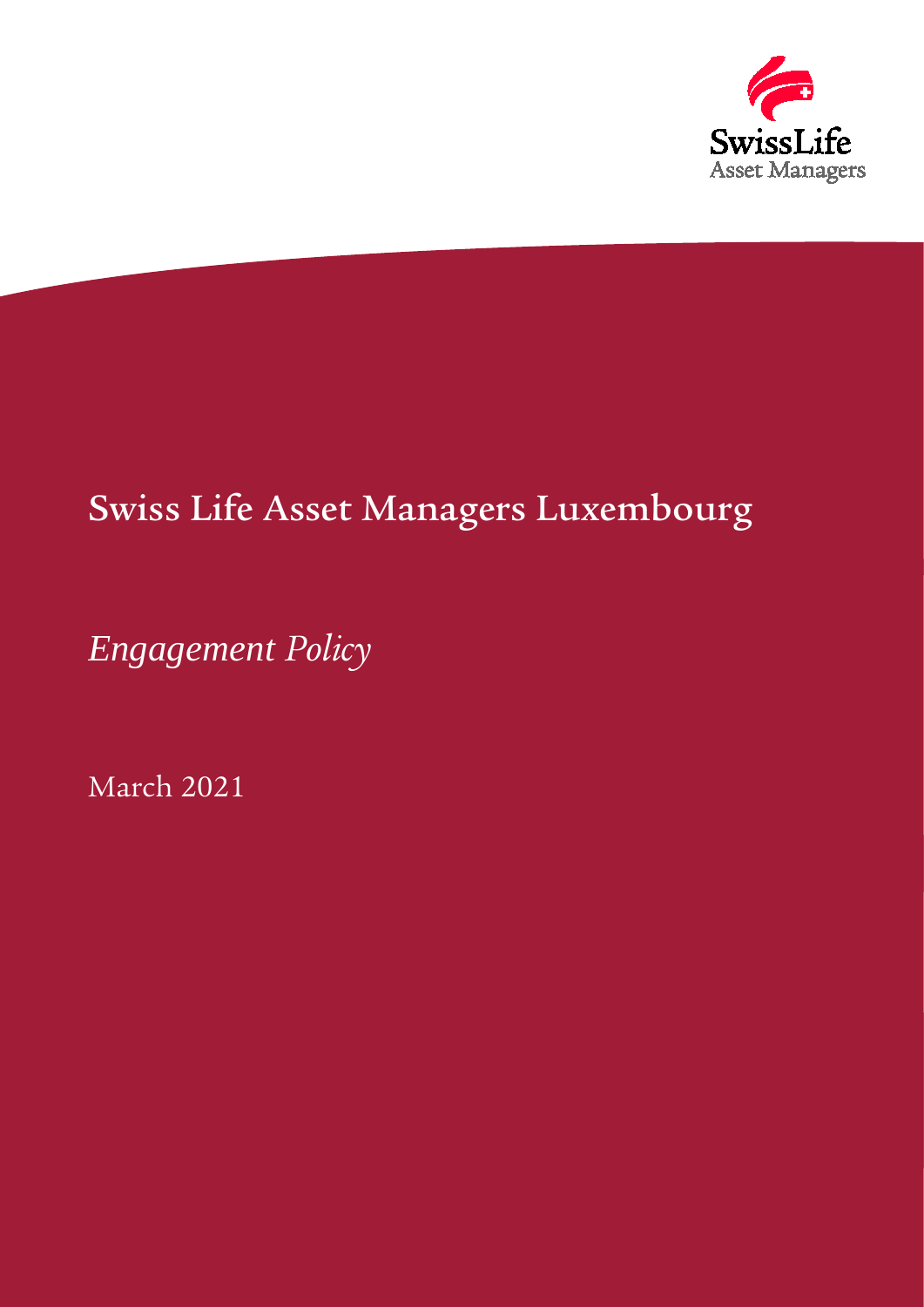# Engagement Policy

#### **Engagement with various stakeholders is an integral part of Swiss Life Asset Managers' and Swiss Life Asset Managers Luxembourg's Responsible Investment Approach.**

Swiss Life Asset Managers and Swiss Life Asset Managers Luxembourg consider engagement as an integral part of its Responsible Investment Approach<sup>1</sup>, based on the active stewardship principle. Swiss Life Asset Managers and Swiss Life Asset Managers Luxembourg exercise their ownership rights as part of their fiduciary duty, i.e. the prudent and responsible management of the entrusted assets. We actively seek to work with companies and relevant stakeholders to address environmental, social and governance challenges while safeguarding the financial interests of our clients. This encompasses proxy voting, active governance, community and third-party dialogue and collaborative enhancements.

The following principles guide our engagement activities:

- Engagement activities aim at securing and enhancing the safety and the long-term value of the investments. These activities are generally considered as being more effective in safeguarding or creating value than exclusion-only strategies.
- We further support activities to enhance shareholder rights, foster transparency, contribute to reduce the impact of climate change and improve the general sustainability performance as long as the financial interests of the clients and investors in our products are safeguarded.
- Participation in collaborative external platforms strengthens our engagement capacity.
- Engagement activities shall not entail undue costs, neither direct costs nor asset depreciation.
- We follow the recommendations of best practice codes such as the Stewardship Code of the International Corporate Governance Network ICGN or the Principles for Responsible Investment of the PRI Association.

Periodically, we publicly report on our engagement activities in appropriate formats, e.g. on our website or in specific reports.

#### Governance

-

The Responsible Investment Management Team coordinates the engagement activities of Swiss Life Asset Managers. It may refer specific topics to the ESG Board, chaired by the Head of ESG.

Swiss Life Asset Managers Luxembourg ensures that engagement and commitment to responsible investment is adequately embedded in its governance and across all relevant activities as well as that engagement topics for products for which it acts as AIFM / Management Company are implemented, aligned and coordinated

<span id="page-1-0"></span> $1$  See separate document published on www.swisslife-am.com/responsible-investment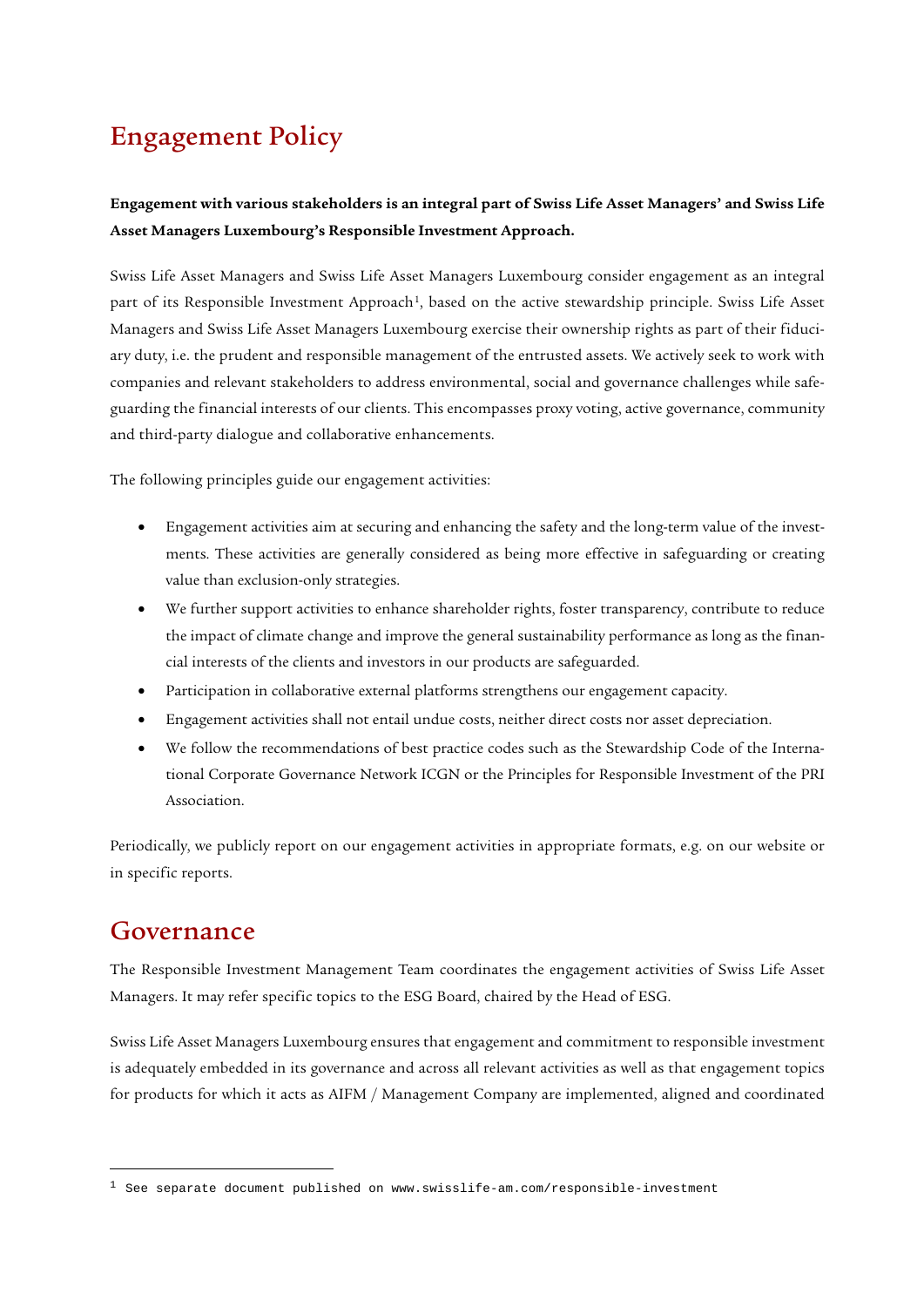with the overarching Responsible Investment approach. This is reflected within an active exchange with stakeholders (e.g. clients/investors or service provider) and active voting approach. Furthermore, Swiss Life Asset Managers Luxembourg ensures that this is done in accordance with Luxembourg legal and regulatory requirements.

External providers are involved for services such as research, mere execution of certain engagement activities or as providers of collaborative platforms wo which we connect.

Engagement topics are primarily selected based upon materiality, i.e. issues that are likely to significantly affect an asset's long-term value. Such matters may include but are not limited to the governance, the business strategy, reporting and transparency issues or sustainability topics that are deemed likely to create or to increase financial risks, e.g. climate change. We regularly screen ESG aspects of the assets through our own research and business analysis and the services of research providers.

Swiss Life Asset Managers and Swiss Life Asset Managers Luxembourg has established procedures to minimize conflicts of interests.

## Proxy voting (listed companies)

Proxy voting is one of the most prominent engagement strategies to safeguard shareholders' interests and the value of the invested assets. Therefore, Swiss Life Asset Managers and Swiss Life Asset Managers Luxembourg rely on proxy voting as a primary engagement method.

The companies for proxy voting are selected on quantitative or qualitative considerations, such as the investment size, the materiality of specific engagement topics or additional considerations. While we generally vote with companies globally, the scope may be restricted to local or regional subsets for legal reasons or for efficiency purposes.

For exercising voting rights, Swiss Life Asset Managers and Swiss Life Asset Managers Luxembourg use the analyses and services of "Institutional Investor Services (ISS)" and of other external providers. Agenda items related to environmental and social topics are assessed by the Responsible Investment Management Team who issues recommendations to the Voting Committee of Swiss Life Asset Managers Luxembourg to vote.

Since we focus on a quantitative management and replication strategies for listed equities, we have limited dialogue with issuers, other shareholders and stakeholders. However, we may dialogue with listed companies if we deem it necessary to do so in order to protect the interests of our clients or investors in our products.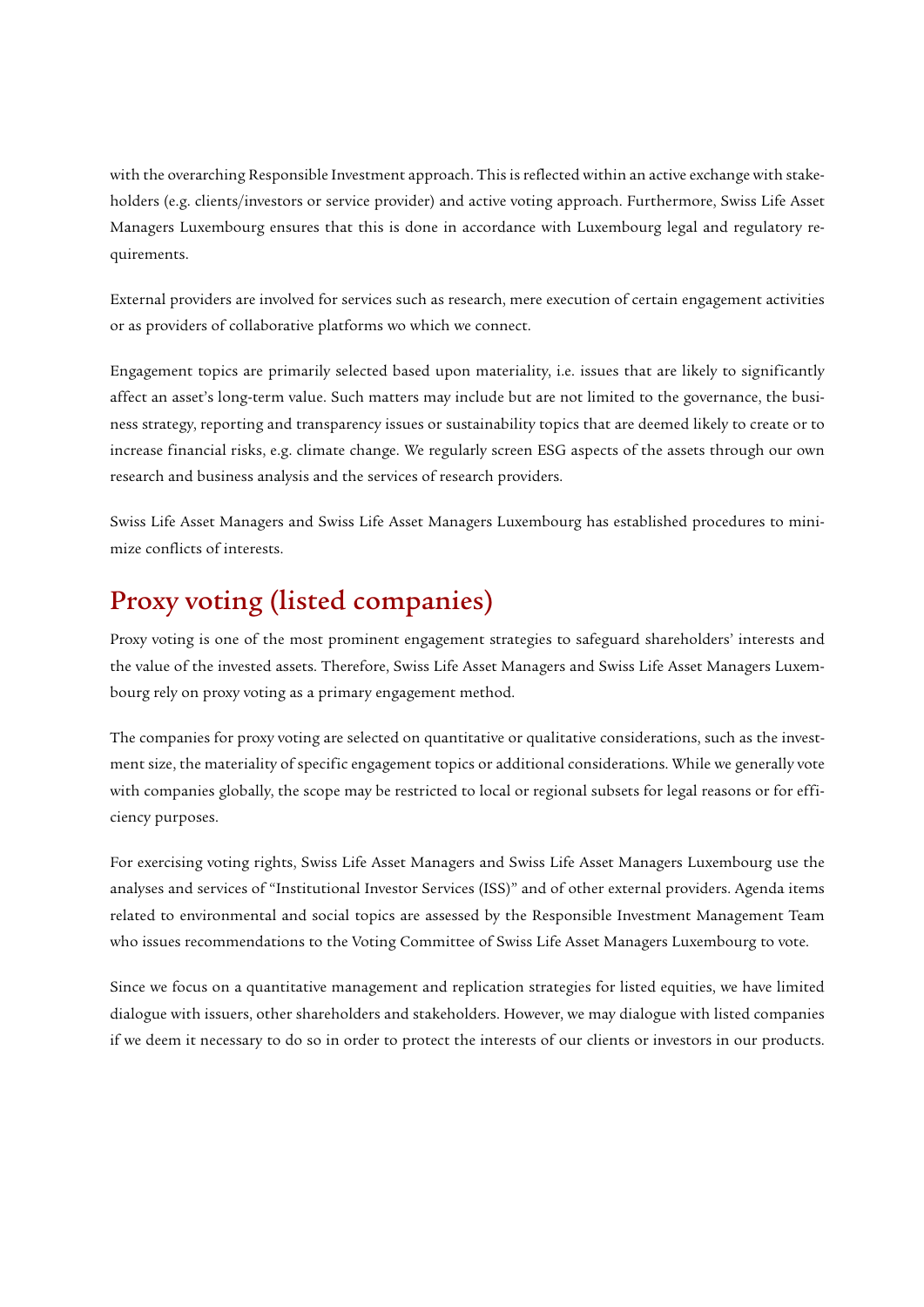### Engagement (real estate and infrastructure)

For investments in non-listed companies, Swiss Life Asset Managers and Swiss Life Asset Managers Luxembourg ensure that the processes, the scope and the content of the engagement is appropriate to the investment level. This may include full management of the company, exercise of direct governance rights, such as through board representation, direct dialogue with key decision makers such as company managers or directors, or cooperation with other shareholders and key stakeholders such as joint venture partners.

We also engage with stakeholders such as tenants, suppliers, service providers (e.g. facility managers) and communities of specific projects.

### Collective platforms and associations

Swiss Life Asset Managers joins collective platforms or signs up for memberships, e.g. in industry associations, in order to support activities such as developing and fostering best practice and promoting industry standards. Our engagement may include board memberships, providing resources, contributing to education and other means that appear appropriate to support the platform's goals.